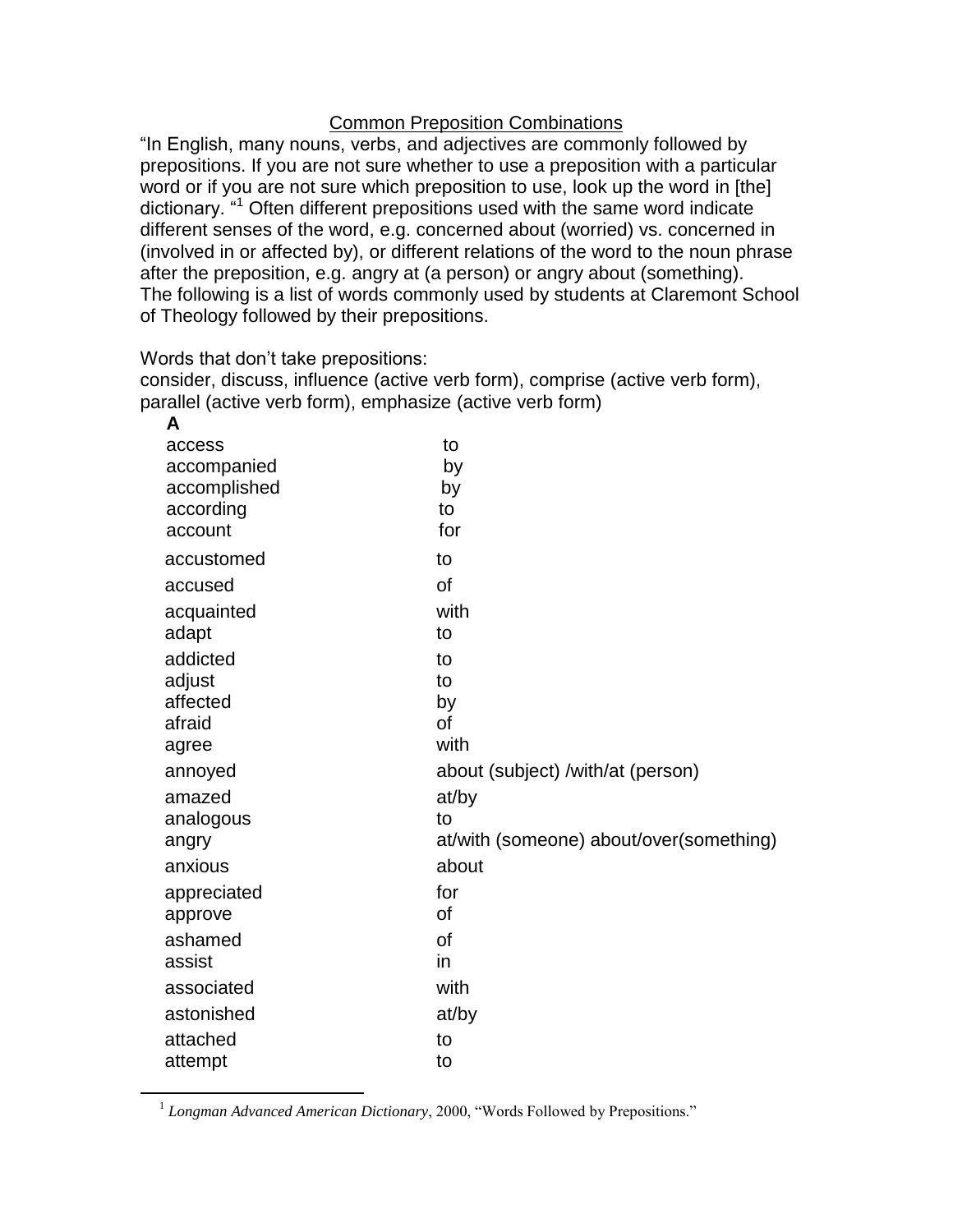| attribute              | to                                |
|------------------------|-----------------------------------|
| available              | for/to                            |
| aware                  | of                                |
| B                      |                                   |
| bad                    | at (doing something)/for (person) |
| based                  | on                                |
| because                | of                                |
| belong                 | to                                |
| benefit                | from                              |
| beneficial             | to                                |
| bias                   | toward                            |
| boastful               | for                               |
| bored                  | with/by                           |
| brilliant              | at                                |
| busy                   | with                              |
| on behalf              | of                                |
| C                      |                                   |
| capable                | of                                |
| capacity               | for                               |
| careful                | with/about/of                     |
| certain                | about                             |
| characteristic         | of                                |
| clever                 | at                                |
| coherent               | with                              |
| coincide               | with                              |
| comment                | on                                |
| commitment             | to                                |
| communicate            | with                              |
| compared<br>compatible | to/with<br>with                   |
| compensate             | for                               |
| compiled               | by                                |
| composed               | of                                |
| concentrate            | on                                |
| conflict               | with                              |
| conform                | to                                |
| connected              | to                                |
| constrained            | by                                |
| content                | with                              |
| contribute             | to                                |
| convert                | to                                |
| cooperate              | with (someone) on (something)     |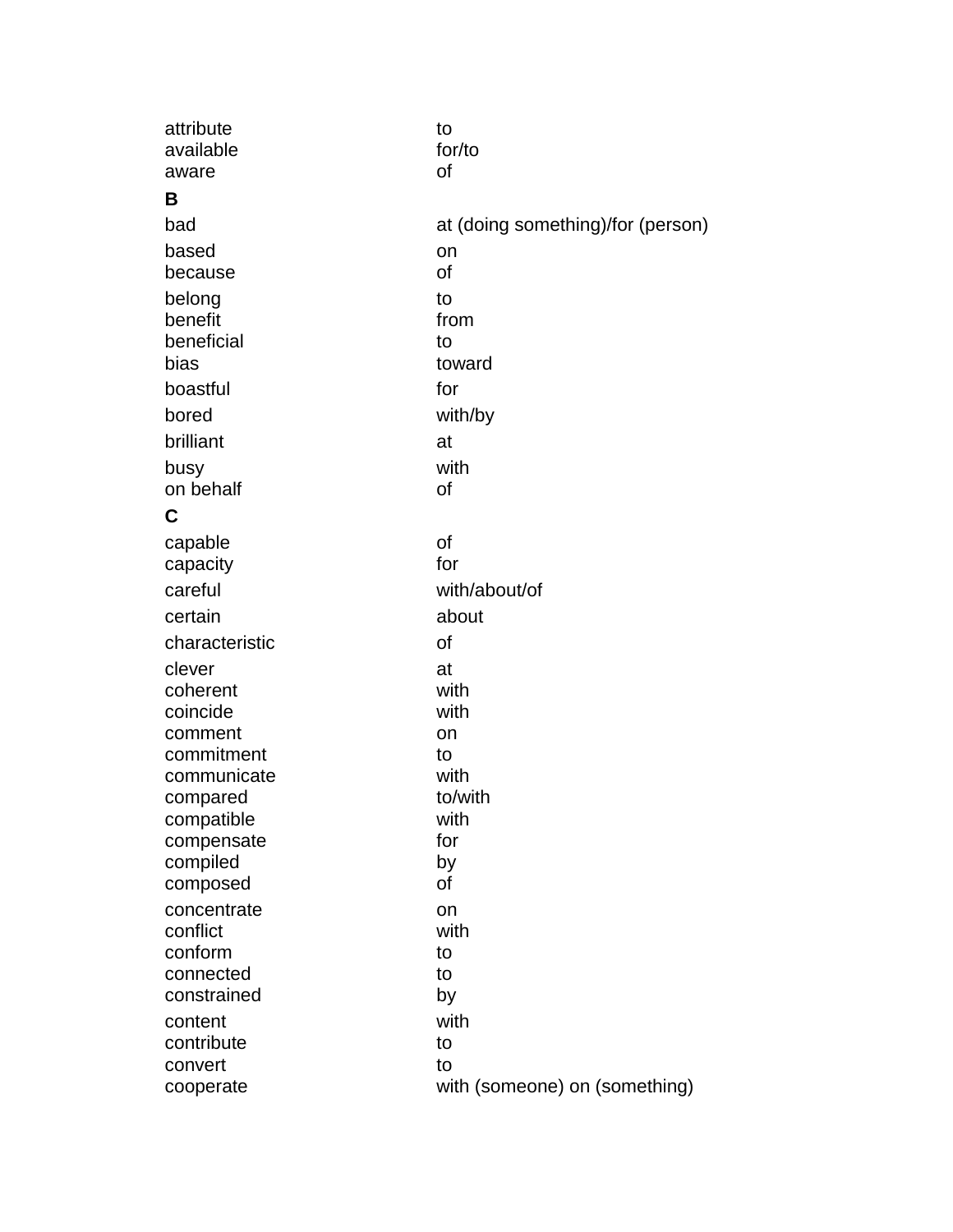| correspond          | to/with                           |
|---------------------|-----------------------------------|
| crazy               | about                             |
| crowded             | with                              |
| curious             | about                             |
| in conjunction      | with                              |
| in contrast         | to                                |
| D                   |                                   |
| deduce              | from                              |
|                     | at/about                          |
| delighted<br>depend | on/upon (someone) for (something) |
| derived             | from                              |
| devoted             | to                                |
| differ              | from                              |
| different           | from                              |
| disagree            | with (someone) about (something)  |
| disappointed        | in/with                           |
| dissatisfied        | with                              |
| distinct            | from                              |
| divide              | into                              |
| due                 | to                                |
| Е                   |                                   |
| eager               | for                               |
| eligible            | for                               |
| emphasis            | on                                |
| enable              | (someone) to                      |
| enthusiastic        | about                             |
| envious             | of                                |
| equal               | to                                |
| escape              | from                              |
| excellent           | in/at                             |
| excited             | about                             |
| exclude             | from                              |
| experienced         | in                                |
| exposed             | to                                |
| expressed           | by                                |
| F                   |                                   |
| faithful            | to                                |
| familiar            | with                              |
| famous              | for                               |
| fed up              | with                              |
|                     |                                   |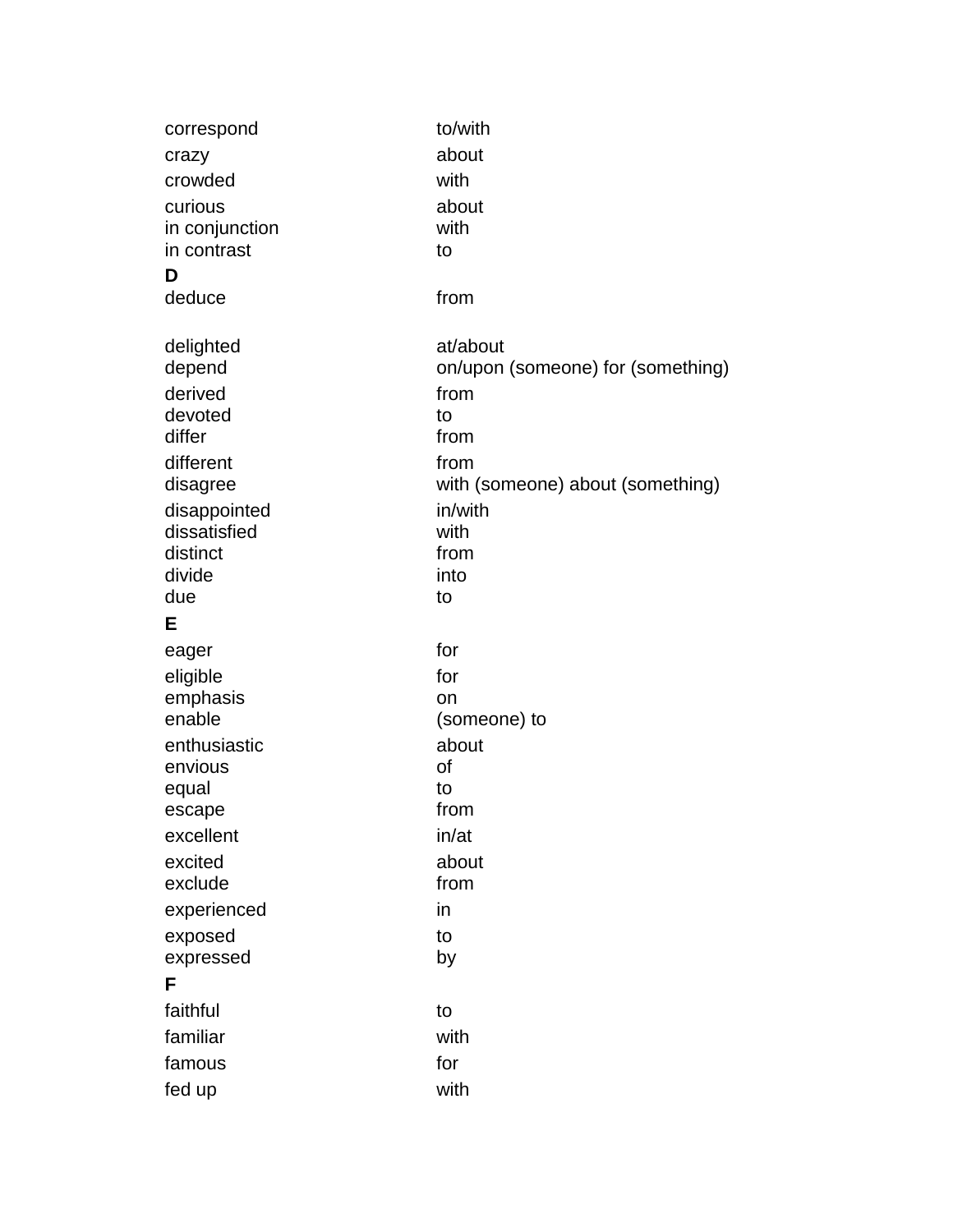| free                     | of/from<br>to/with                             |
|--------------------------|------------------------------------------------|
| friendly                 |                                                |
| frightened               | of/by                                          |
| focus                    | on                                             |
| fond                     | of                                             |
| full                     | of                                             |
| furious                  | with (someone) about (something)               |
| furnished                | with                                           |
| G                        |                                                |
| generous                 | with/about                                     |
| gentle                   | with                                           |
| good                     | for/at                                         |
| graduate                 | from                                           |
| grateful                 | to                                             |
| guilty                   | of/about                                       |
| н                        |                                                |
| happy                    | about                                          |
| hopeful                  | of/about                                       |
| L                        |                                                |
| identical                | with/to                                        |
| illustrated              | by                                             |
| incapable                | οf                                             |
| indicated                | by                                             |
| inferior                 | to                                             |
| influenced               | by                                             |
| immune                   | to                                             |
| impact                   | on                                             |
| implications<br>implicit | for<br>in                                      |
| impose                   | on                                             |
| impressed                | with                                           |
| inclined                 | to                                             |
| inherent                 | in                                             |
| innocent                 | of                                             |
| insist                   | on (-ing verb)                                 |
| isolated                 | from                                           |
| interact                 | with                                           |
| interested               | in                                             |
| introduce<br>invite      | (someone) to (someone)<br>(someone) to (event) |
| involved                 |                                                |
|                          | in (something), with (person)                  |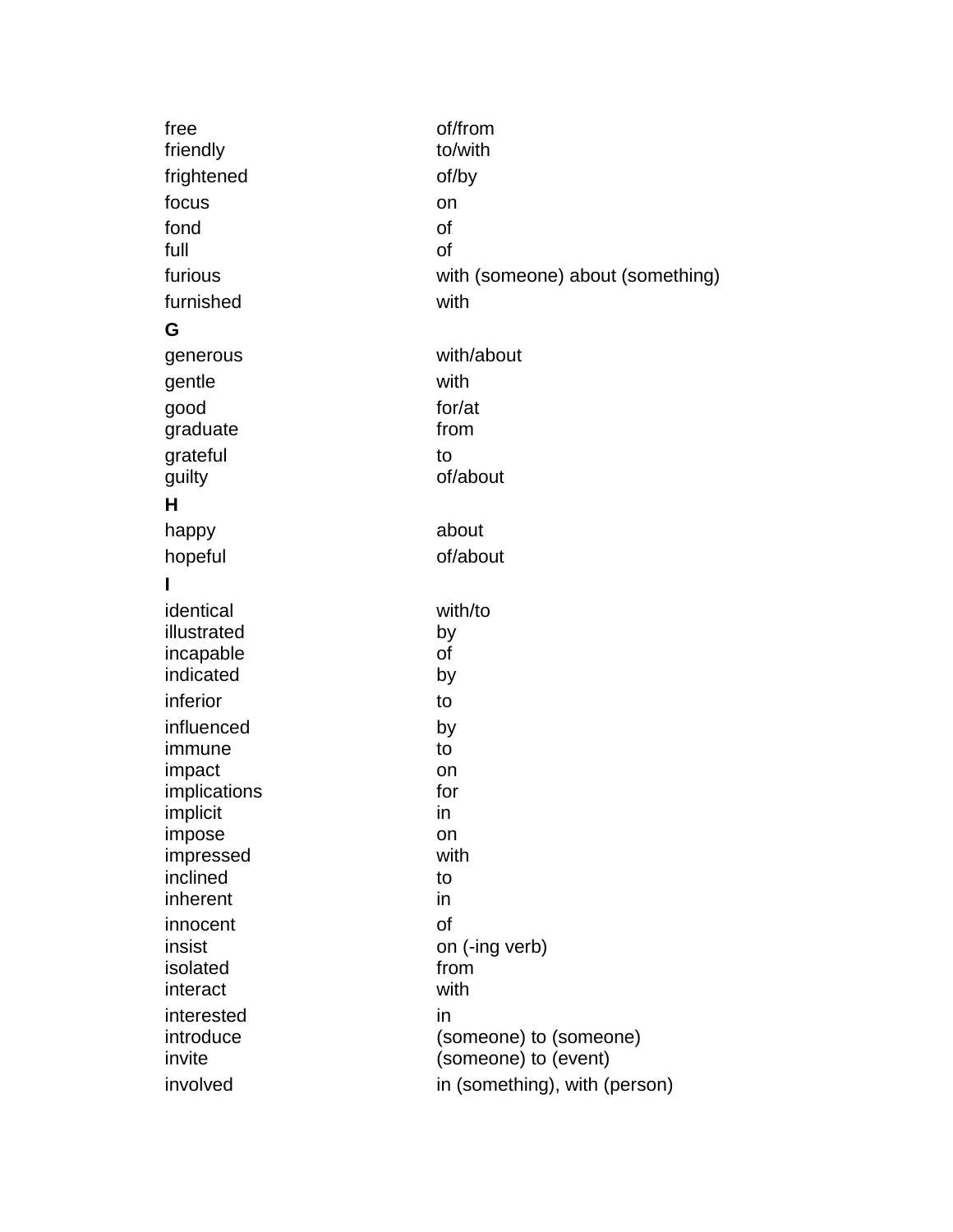| J              |                 |
|----------------|-----------------|
| jealous        | of              |
| justified      | by              |
| K              |                 |
| kind           | to              |
| know           | about           |
| L              |                 |
| late           | for             |
| laugh          | at              |
| lead           | to              |
| limited        | to/by           |
| link           | to<br>to/for    |
| listen<br>look | at/for          |
| lucky          | at              |
| M              |                 |
| made           | of              |
| married        | to              |
| mediate        | between         |
| minister       | to (someone)    |
| ministry       | for (purpose)   |
| N              |                 |
| nervous        | about           |
| notorious      | for             |
| Ο              |                 |
| obtained       | from            |
| opposed        | to              |
| owing<br>P     | to              |
| participate    | in              |
| patient        | with            |
| persist        | in (--ing verb) |
| perspective    | on              |
| pessimistic    | about           |
| pleased        | with            |
| polite         | to              |
| popular        | with            |
| potential      | for             |
| prepared       | for             |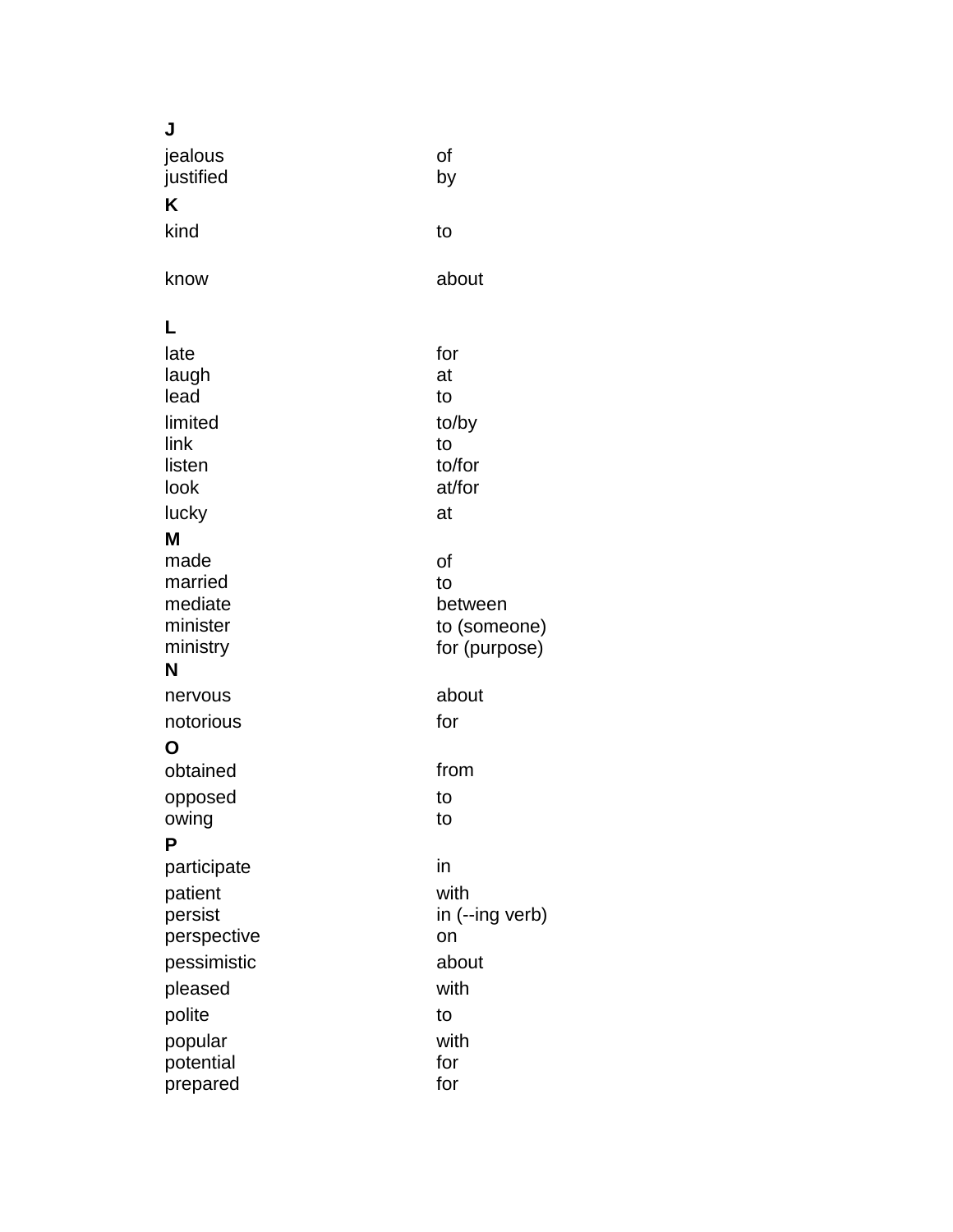| presented<br>prior<br>protect<br>proud<br>punished<br>puzzled | with<br>to (event or date)<br>(something or someone) from<br>(something or someone)<br>of<br>for<br>by/about |
|---------------------------------------------------------------|--------------------------------------------------------------------------------------------------------------|
| Q                                                             |                                                                                                              |
| qualified                                                     | for                                                                                                          |
| quote                                                         | from                                                                                                         |
| R                                                             |                                                                                                              |
| react<br>ready                                                | to<br>for                                                                                                    |
| recover                                                       | from                                                                                                         |
| related                                                       | to                                                                                                           |
| relevant                                                      | to                                                                                                           |
| rely                                                          | on                                                                                                           |
| removed                                                       | from<br>for                                                                                                  |
| respect<br>respond                                            | to                                                                                                           |
| responsible                                                   | for                                                                                                          |
| restricted                                                    | to                                                                                                           |
| rid                                                           | of                                                                                                           |
| role                                                          | in                                                                                                           |
| S                                                             |                                                                                                              |
| sad                                                           | about                                                                                                        |
| safe                                                          | from                                                                                                         |
| satisfied                                                     | with                                                                                                         |
| scared<br>search                                              | of<br>for                                                                                                    |
| selected                                                      | from                                                                                                         |
| sensitive                                                     | to                                                                                                           |
| separate                                                      | from                                                                                                         |
| serious                                                       | about                                                                                                        |
| sick                                                          | of                                                                                                           |
| similar                                                       | to                                                                                                           |
| shocked                                                       | at/by                                                                                                        |
| skillful                                                      | at                                                                                                           |
| slow                                                          | at/to                                                                                                        |